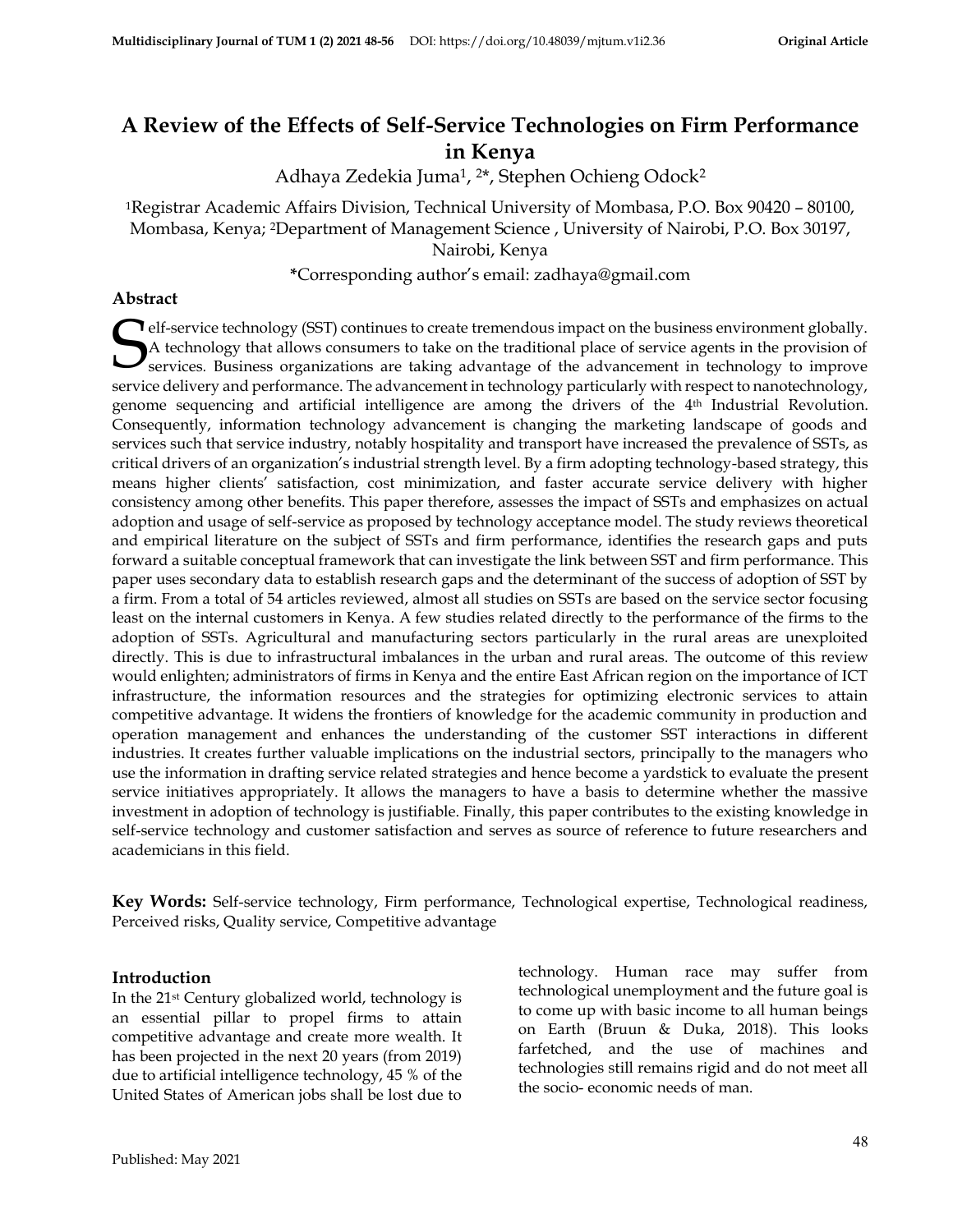Undoubtedly, the advancement in technology particularly nanotechnology, genome sequencing, and artificial intelligence are the drivers of the 4th Industrial Revolution. It is clear that such conclusions are biased, as in some parts of the world especially Africa, where artificial intelligence technology is not fully utilized, just about 20 % of the population is having access to internet. Technological advancement leads in attracting firms and their clients, organization from all sectors that are commonly implementing them to increase production and reduce costs (World Economic Forum, 2016).

Self-service technologies (SSTs) provide a unique opportunity for firms to benefit financially by reducing expenses and lead to improved efficiency (Padgett & Mulvey, 2007). Many firms face many challenges in implementing and maintaining effective SSTs (Meuter, Bitner, Ostrom, & Brown, 2005). An array of contributing factors includes readiness of the firm, attitude of the customers and poor infrastructure have contributed to this. Fundamentally, it is vital for firms to analyze whether they are ready to prioritize areas of improvement in their SST operations in order to grow their market share. In light of this, information technology has grown rapidly and new business model has catalyzed the use of SSTs by firms. Good progress has been recorded in banks, air transport, retail shops and in some government agencies.

In financial institutions using SSTs, clients are able to transfer funds and read account balances on mobile phones. In the retail stores, consumers purchase valuable goods and in the transport industry, travelers check in their flights on the internet without any interaction with an employee of a firm (Ramasehan et al., 2015). In Austria and Australia, about 40 % of all retail transaction is done using self-scanners (Chieftech, 2014). Most countries in Europe are using SSTs compared to African countries with an exception of South Africa. In Kenya, the notable areas where SSTs have been used include; money transfer (*M-Pesa*), banking industry, E-government services, air ticketing and hotel industry. Kenya is a global leader in the *M-Pesa* money transfer technology. This is manifested in the Ministry of Information and Communication budgetary allocation, which had 131 % growth during the 2016/2017 financial

year (Kenya National Bureau of Statistics, 2016). More so, 38 million Kenyans using mobile phones and internet connectivity stands at 74 out of every 100 people (Kenya National Bureau of Statistics, 2016). However, this is mostly witnessed in urban areas due to infrastructural development. Manufacturing and agricultural firms in Kenya taking advantage of this infrastructural development to advance their competitive advantage in production are yet to be established.

Many firms of the 21st Century outsource services of marketing, distribution and after sale services of their products to the final consumers to enable them concentrate on their core businesses. This has faced many challenges some of which include agents over price, passing wrong information of the products; some even take control of the market (Massis, 2016). Hence, there is need for firms to reduce the proximity of the producers from the consumers while expanding the market share. This has necessitated the adoption of SSTs by many industries, air ticketing, supermarkets and library services; retail stores in the western world. SSTs have attracted the attention of many scholars (Lin & Hsieh, 2012) who have explored its use and evaluation. However, recent studies have confirmed that some SSTs employed by firms cause a lot of frustrations and difficulties to customers in the service industry (Robertson & Shaw, 2009). Consequently, firms may encounter resistance to SSTs innovation thereby reducing customers' satisfaction.

The immediate effect of SSTs is the reduction in interaction with employees of the firm. A chain of studies have poised that firms gain competitive advantage on cost and time savings and reachability while some hold that SSTs lead to declining social bonding, clients - employee rapport thereby reducing customer patronage (Selnes & Hansen, 2001). These authors also confirmed this when they established that changing from employee service to self-service was inversely related to social bonds in less complex relationships. When SSTs are used, and there is no involvement for a long period, satisfaction of clients may fade. While many scholars focus their studies on the western countries, it is unclear whether their results may be the same for sub-Saharan countries, particularly Kenya.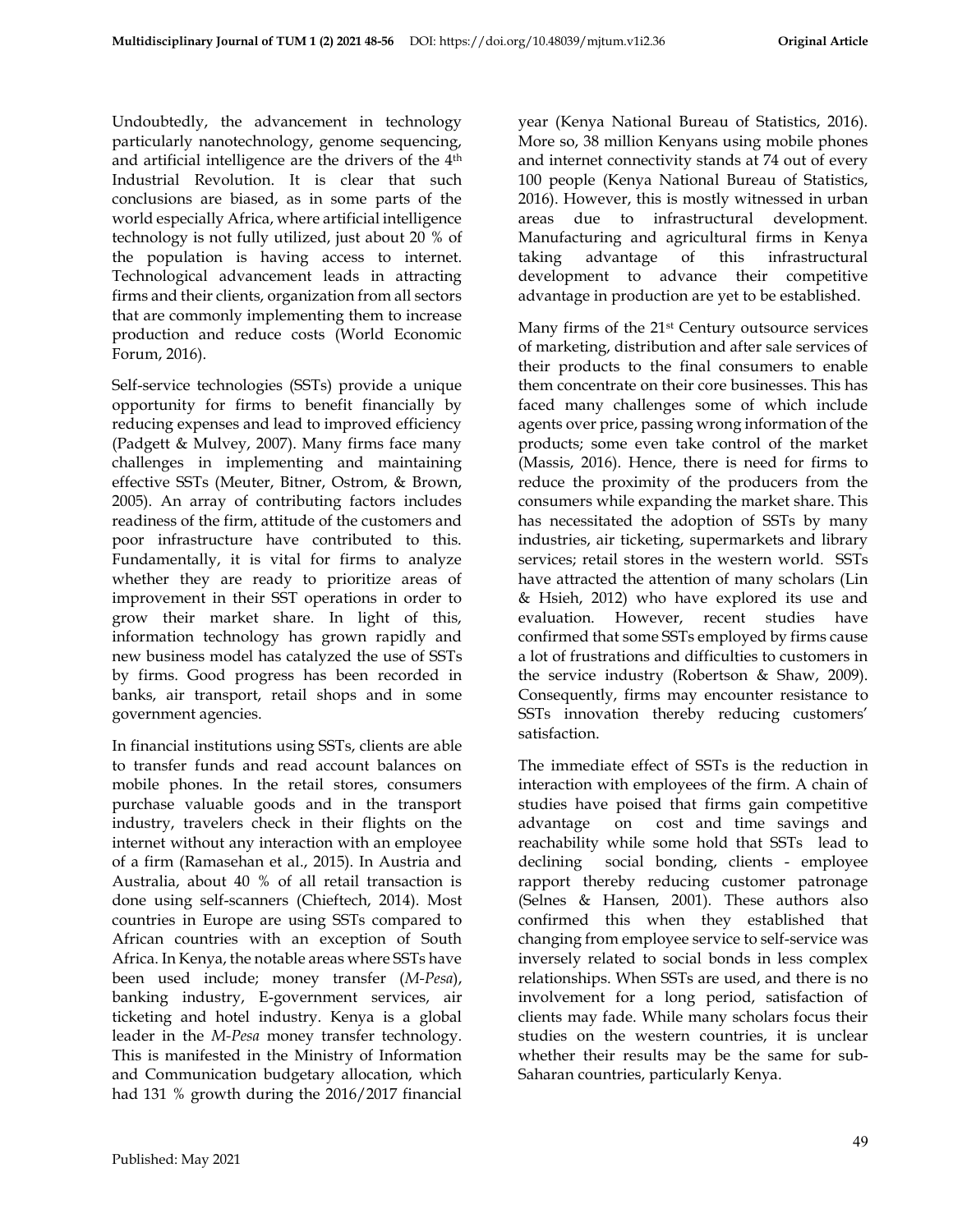The extent of SSTs usage in Kenya is examined indirectly by focusing on the infrastructural development that has taken place overtime. The infrastructural developments facilitate the usage of SSTs in various sectors. National population currently standing at 45.4 million with 26.9 % of them staying in the urban areas (Kenya National Bureau of Statistics, 2019). The level of electricity connectivity stands at 35 %; the majority of the rural areas are still not connected to the main grid (Obel, 2016). In view of this, there is still a very big opportunity to extend the usage of SSTs in the rural areas by extending the infrastructural developments. Nearly 75 % of the Kenyan population stays in the rural areas where agricultural activity takes place. It is worth establishing whether the firms found in the regions utilize SSTs and compare their performances. This review therefore, aims at establishing the effect of SSTs on the firms' performance and seeks to: i) establish the theoretical and empirical literature on the subjects of SSTs and firm's performance; ii) identify research gaps from the available literature on SSTs and performance, and iii) determine the suitable conceptual framework that can investigate the link between SSTs and the firm performance.

## **Methodology**

This study employed a review and appraisal of secondary published journal articles and grey literature on self-service technologies on firm performance in Kenya. The review involved a thorough desktop search and selection of relevant information using free available search engine (Google Scholar), free and open repository of academic journal articles (Academia-edu), and a free available tool that empowers scientific exploration and discovery (Semantic Scholar). All reviewed literature sources were acknowledged and appropriately cited. In total, 54 relevant literature sources were reviewed and provided information for this paper.

## **Results and Discussion**

## *An Analysis on the Determinants of SSTs Adoption*

This paper contends that technological expertise entails a very high level of knowledge on some technology by the employees of a firm. For instance, to fix a computer related issue, a technician needs computer knowledge; it includes

the ability to handle firms' critical data in the right form and time among the internal and external clients and other entities (Ghemawat, 2002). Technological expertise consists of elements such as sourcing information, storing, processing, retrieval, editing, knowledge transmission, and ensuring security of the report. SSTs enable clients perform product creation using various kinds of technological advancement, like ATMs, the internet, touch screens and interactive kiosks among others without the indulgence of the employees of the firm. The general expertise of the internal clients therefore, influences the firm's rate of implementation of the SSTs (Charles, 2015).

The internal clients during any social interactions with external clients, if able to explain SSTs well to other customers; a good market penetration may be attained. The technological advancement that facilitates clients to access services without involving employee of an organization are significantly dictated by the technological expertise of both internal and external customers. The clientele of the organization increases resulting in a higher consumption of its products increasing its revenue and positively affecting firm performance. Similarly, the proximity of the firm to the macro environment improves, particularly legal environment, which reduces cost of operation between the two entities. The expertise of both internal and external clients enhances the accuracy of the processes of the organization, this reduces the processes cost. In a long term, the firm stages itself in the market place as offering quality services (Lepkova & Žūkaitė-Jefimovienė, 2012).

Technology readiness refers to the level of maturity with regard to the exploitation of a particular technology, this can be measured by the technology readiness levels (TRL), and it is a dimension of system used to determine the development height of a particular technology (Collier et al., 2015). Specifically, technology readiness enhances integration of various departments which is critical in ensuring that a firm maximizes their synchronized energies within the supply chain while presenting value to the clients and other stakeholders (Ganesan et al., 2009). The internal customers' satisfaction largely depends on the state of technology used and external customer's readiness level (Kim et al., 2004).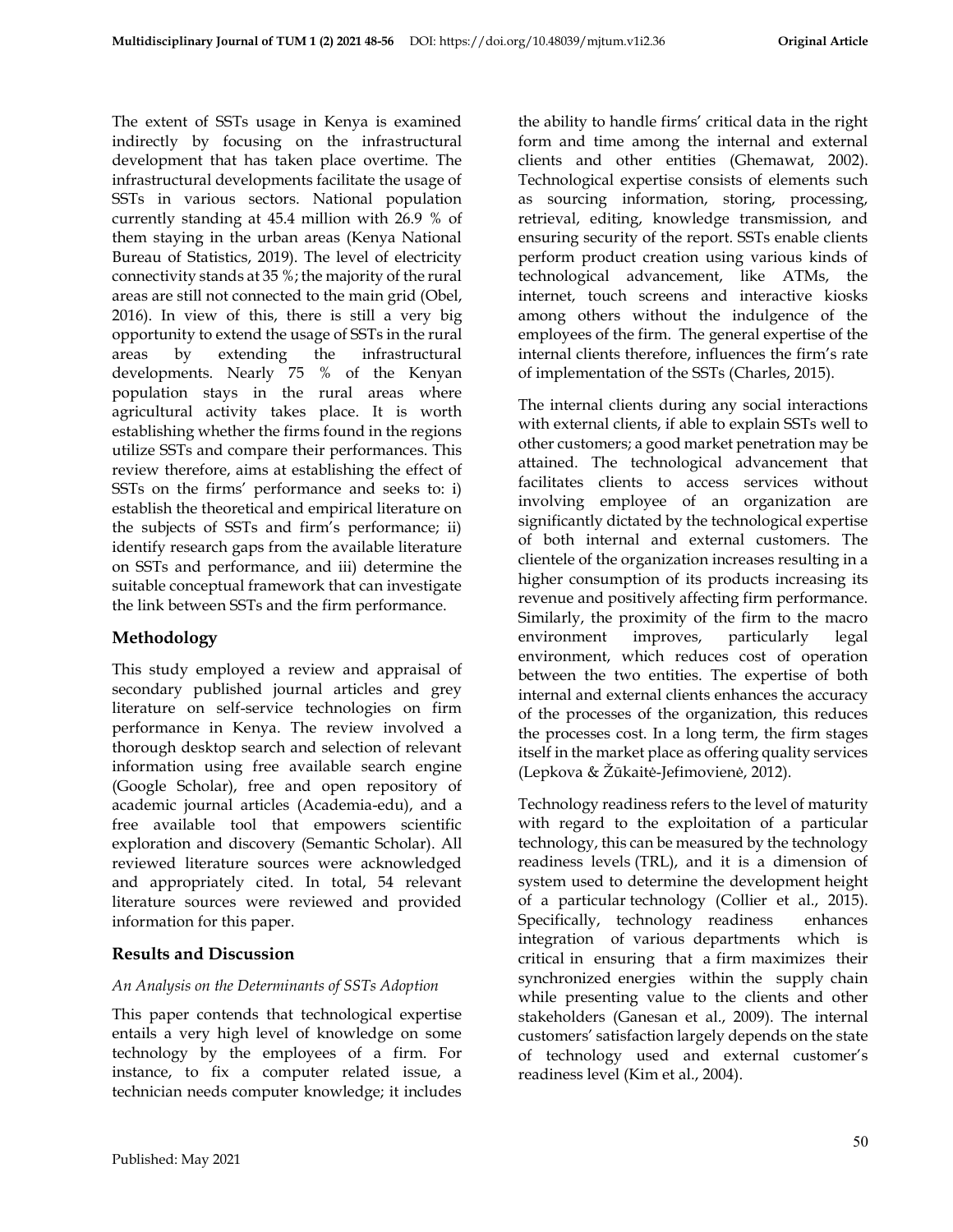There is a perception of client's technological readiness and service quality being correlated. The relationship between technology readiness and quality of service are very crucial in the determination of satisfaction of customers (Collier et al., 2015). The TRL influences the amalgamation of possessions within and without the organizational capacity, by embracing the sociotechnical system, which maintains the firm at the performance level (Xu et al., 2014)

SSTs perceived risks are threats emanating from the use of technology with regard to various actions or occasions that compromise the use of the knowledge in some areas and therefore, causes severe effect to firms' business practices or goals, varying from inconsequential to reduction in smooth service provisions. Li & Huang (2009) holds that it is the degree of loss and subjective feeling of unfavorable consequences in financial, physical, social and performance areas. Firms are highly influenced by this during the implementation of any new technology.

The clients have closely related perceived risk during the buying process. Many studies have been done on internet shopping in different context of shopping; air ticketing, clothing and hotel booking. The focus has been on the buying process of consumers on e- commerce. Internet shopping risks also have been researched on varied contexts: clothes shopping (Cunningham et al., 2005) and general online shopping. Kim et al., (2009) explored risk perceived, risk reduction in the process of online buying of flight-tickets indicated security risk which contributed the largest ratio on the overall risk of the online ticket purchasing. Perceived risk relating to SSTs of the manufacturing and agricultural firms in Kenya has been least explored (Charles, 2015).

#### *An Analysis on the SSTs Adoption & Effectiveness*

The SSTs adopted by firms ensure right products and accurate information reach the stakeholders in a reliable way and at the right time while lowering the cost of operation in the end. This is essentially important to both the external and internal clients. The literature in this area indicates that the nature of interface rates highly to customers, it influences their technology and service encounter perceptions (Zeithaml et al., 2002). Prior studies have suggested that the characteristics of customers also influence

SSTs effectiveness (Langeard et al., 1981). Some users are more skillful at exploring SSTs to obtain desired services, while others interact with innovations only reluctantly or with limited ability. Consequently, it is recognized that the insertion of more features can overtax users, resulting paradoxically in a loss of SST effectiveness (Zhu et al., 2007). SSTs adoption is held by organizations as significant in cost monitoring and exceeding customers' expectations (Considine & Cormican, 2016). The SSTs provide what is just enough to the clients in the simplest way without subjecting the client to unnecessary decision making of choosing the product from an array of products in the market place.

The success of a firm in maintaining its customers to remain loyal to its products depends on the implementation of marketing strategies such as product innovation, the provision of userfriendliness, reliable and fast service realized through adoption of SSTs (Gelderman, 2011). Bruce (2005) established that the SSTs enable firms to offer superior products and gain value added services, as clients are increasingly demanding for higher quality service. It is through satisfaction of the needs of the customers in the current competitive period that firms thrive globally (Iberahim et al., 2016). In a study by Goel (2015), the impact of SSTs on the banking industry in Sri Lanka using exploratory factor analysis and structural equation model approach established that personalization was the major dimension of service quality with significant effect on customer loyalty. This enables the firm to offer reliable efficient services and wins the heart of many clients even if it charges a higher premium on its products. In the end, organization's revenue increases thereby increasing its corporate investment services and get more attached to the society while increasing market share.

## *An Analysis on the SST Adoption & Firm Performance*

The employee-customer relationship and how businesses succeed, currently is pegged on computer and communications technologies (Kandampully et al., 2016). The motivation of organizations to use SST as a bridge to performance is catalyzed by the desire to achieve competitive rates for delivery of products and services. The organization focuses on the differentiated products while focusing on a specific market segment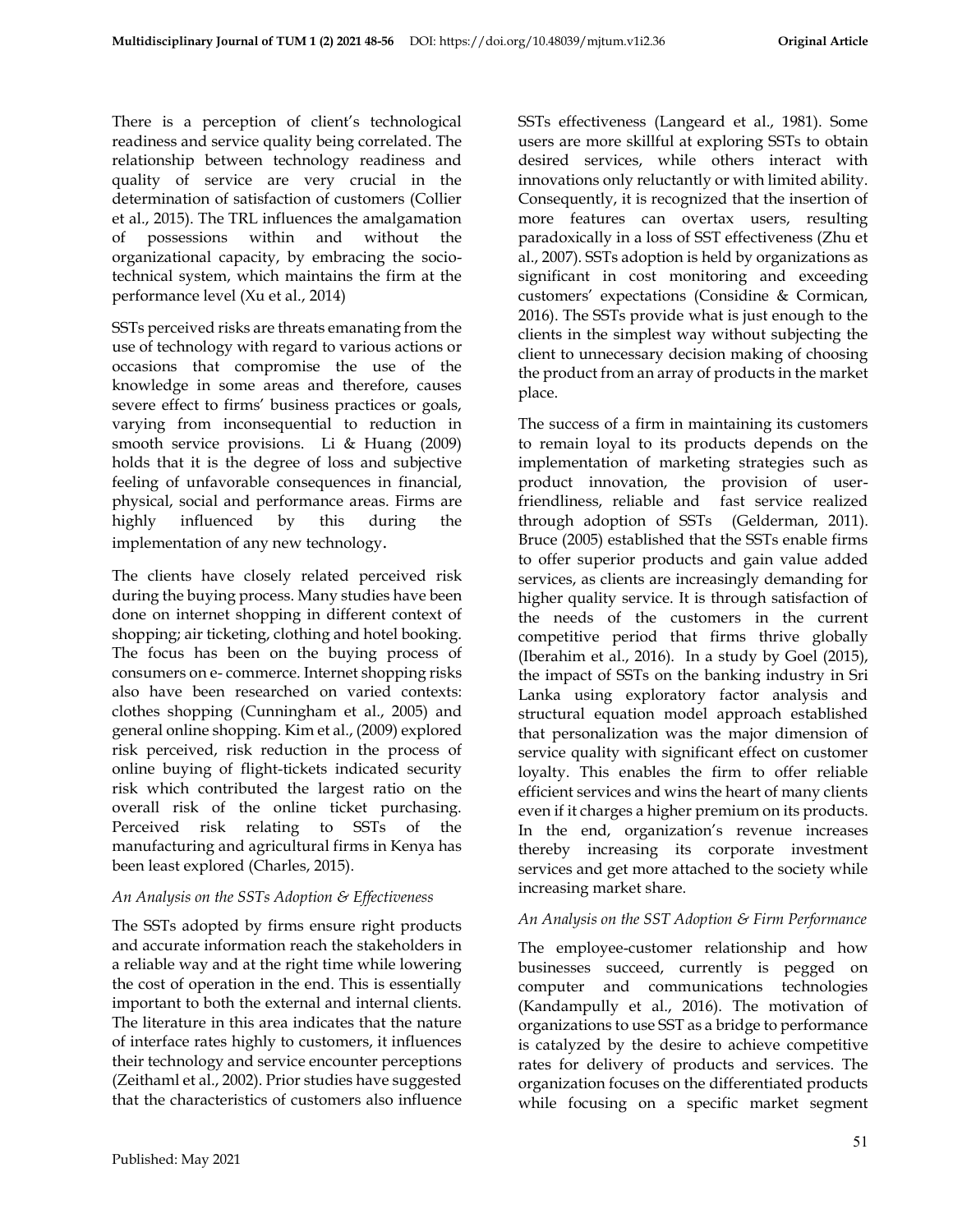(Ehrenfeld, 2017). That is, competitive advantage as a catalyst of performance is gained fully by deploying and using distinctive, precious and matchless possessions. SSTs expand firm knowledge beyond boundaries which enables them realize sustainable profit margin than firms that do not (Harrigan & DiGuardo, 2017).

SSTs enable firms to deliver differentiated products and services and the addition of unique features to the products and services that are attractive to the market and hence expanding customer base. Firms with mature SSTs easily gain competitive intelligence, which is integral to the sensing component of agility (Pant & Sheng, 2015). It helps a firm to accurately identify the changes in the competitive landscape (Zheng et al., 2012). The overall effect is that the SSTs provide foundation upon which the firm's adoptive capabilities and ultimately competitive advantage depends. This is in line with the transactions theory that holds that a firm can only expand if the market transaction cost is lower than the firms' transaction cost.

# *An Analysis on the SST Effectiveness & Firm*

#### *Performance*

SSTs' effectiveness as a factor affecting firm's performance has not caught the attention of most scholars in the academic world. The effectiveness can be looked at in terms of service quality rating. Most scholars have studied service quality based on SERVQUAL model, operationalized on; reliability, responsiveness, assurance, empathy, and tangibles (Parasuraman et al., 1988). The same parameter that the effectiveness of SSTs is founded on. Competitive position focusing on quality has a higher sustainability than one grounded on conventional strategies such as cost-leadership. The applicability of the model is a challenge; quality evaluations do not entirely depend on the outcome quality of the service but also involves evaluation of the processes of service delivery (Fitzgerald  $\&$ Storbeck, 2003).

According to resource-based view, patented SSTs are unique resources to the organization. Therefore, unique SSTs enable firms to offer unique quality services, making it more effective to its clients. Reliable SSTs cover a wide area of operation while engaging low number of personnel. The benefits of providing superior service to customers include increased profitability, client's satisfaction, client's

loyalty, client's retention and positive word of mouth (Giese & Cote, 2000). Similarly, a descriptive research on the Ghana telecommunication services confirmed that provision of higher quality by use of SSTs to both clients creates a big impact on the performance and a firm easily gains competitive advantage hence has been recognized globally by most chief executive officers (Owusu & Duah, 2018).

## *SST Adoption, Firm Characteristics & Firm Performance*

Grounded on the resource-based theory, firms that thrive well in the market must have resources that are valuable, scarce, and are non-imitable. The SSTs developed by firms mostly are patented and therefore may not be acquired by competitors easily unless they pay royalties. Firm's features like leverage level, position of liquidity, size, years of operation and type of ownership have influenced the firms' service quality and performance (Fitzgerald & Moon (1996).

Bigger firms have several layers of management, numerous departments, higher level of specialization of skills and functions, and higher level of bureaucracy than smaller firms (Fitzgerald & Storbeck, 2003). On the contrary, the size of the firm may be an impediment to the attainment of the competitive advantage as it determines the economic level of operations. The cost of implementing SSTs is based on the size of the company due to the organizational structure, the total cost increases if a firm is small. It is argued that large firms are more successful in implementing SSTs and total quality management compared to the small and medium sized firms due to economies of scale of operation, which leads to positive reputations (Hoang et al., 2010).

The ISO certification comes with many standards that guarantee quality to both internal and external clients. It is much easier to customize an SST to a company operating based on some standards than companies with none. Therefore, it takes a shorter time to attain many competitive advantages that come with the implementation of SSTs. ISO certified firms in the manufacturing sector create competitive advantage anchored on superior services compared to non-ISO certified (Mangiarotti & Riillo, 2014). On the contrary, some firms are ISO certified just to meet conditions for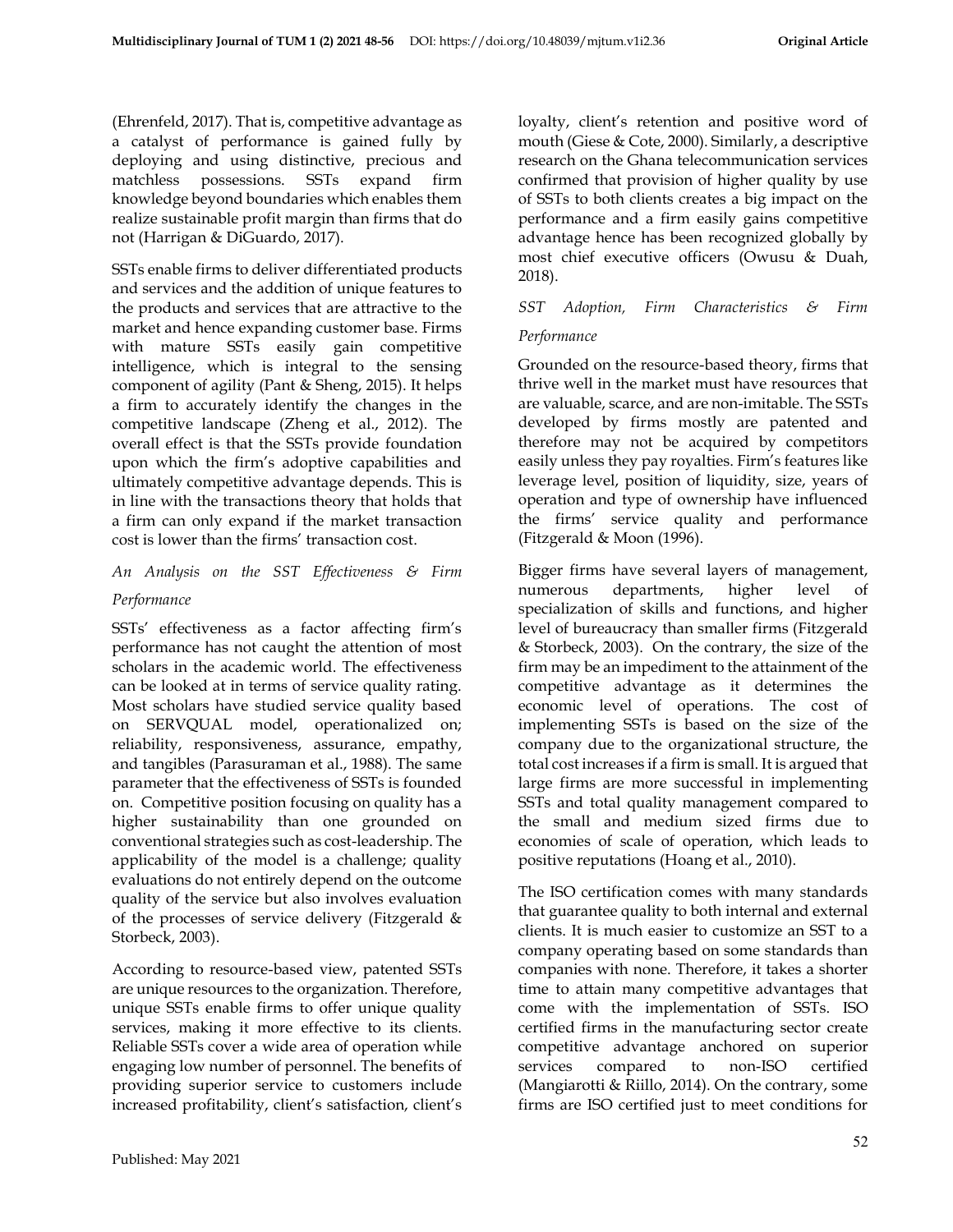doing business globally and may not translate to quality services and products. Government owned firms are ISO certified and still do not operate effectively and efficiently translating to poor performance (Charles, 2015).

Age variation is a feature commonly present in almost all the societal entities such as families, sport teams, and work groups. The conflicting conclusions of previous scholars hold that age diversity is not likely to have direct consequences on company performance; instead, age diversity is likely to influence delicate and couched processes and states within firms, consequently influencing performance results (Kunze et al., 2011). Firms with younger employees find it easier to implement SSTs than firms with older employees since younger employees are always eager to learn new ideas. This may vary from industry to industry.

Family-owned firms offer better remuneration to their CEOs compared to public firms. Thus, these firms attract highly skilled CEOs who can move such firms to top performance level (Kotlar et al., 2016). Decision making process, has been featured by many scholars as an impediment in public firms. Decision making takes a shorter duration in family firms compared to public firms. This is a key feature in firms that have to be re-configured to suit the need of the firm to operate effectively.

## **Conclusion and Recommendations**

In this paper, studies have been reviewed, explored the relationship established between SST and performance using various approaches. It has come out that most empirical models and theories such as resource-based view are related to a new generation of theories. Several empirical studies reviewed have not explored this relationship directly between SST and performance in the manufacturing or agricultural sectors. However, very few studies have focused on the specific role of SST with a particular attention to the endogenous link between the firm and the customers. This study contributes to the wealth of knowledge in two ways; revealed the high use of SST in the service industry at firm level and interaction with external and internal clients. Secondly, the study has moderating variables of firm characteristics such as age in operation, ownership of ISO certification, and size.

The study concludes that the relationship between SSTs and firm performance remained inconclusive in most literature. Most of the studies relate SSTs directly to quality, which further affects performance. Given the fact that quality is normally transcendent, it follows that we can never relate the effect of SSTs with performance using the quality approach. Studies have focused mostly on the cost reduction of the firm as one of the indicators of performance. As stipulated in the resource-based view, there are questions that have not been fully answered including the minimum resources that firms need to have to realize the benefits of implementing SSTs. Importantly, performance relation with SSTs, has not been fully understood universally as most studies have assumed constant environmental factors, and this is unlikely.

The study concludes that the capacity utilization rate relationship with the impact of the implementation is under focus. More studies are required to validate the impact of implementation of SSTs on the firms' performance. The current study focuses on technological expertise, technological readiness and perceived risks based on the customers as determinants of the SST adoption. Most scholars are yet to focus on the general mean age of the employees of the firm and the SSTs adoption. This is because older people tend to be adamant to new technologies. There is also need to analyze the direct effect of gender on the adoption of SSTs. The determinants of adoption of SSTs in firms have generally been studied.

Further, it was revealed that performance is pivotal in operation management research and repeatedly used as a dependent variable. In spite of this relevance, there is an inconsistent view on its description, dimensionality, and measurement. This has slowed the research advances as well as understanding of the concept. The effect of the SSTs on performance of the firm is exogenous. The type of hardware, network installed, and competency of the developer and legal restrictions of a particular country influences the effectiveness of the SSTs. Based on this, the direct link of SSTs to performance of a firm is only implied. Many other variables influence firm performance**.**

Most studies have focused on the hotel industry, air ticketing and library while ignoring the effect SSTs have on the performance in firms in the manufacturing and agricultural sectors.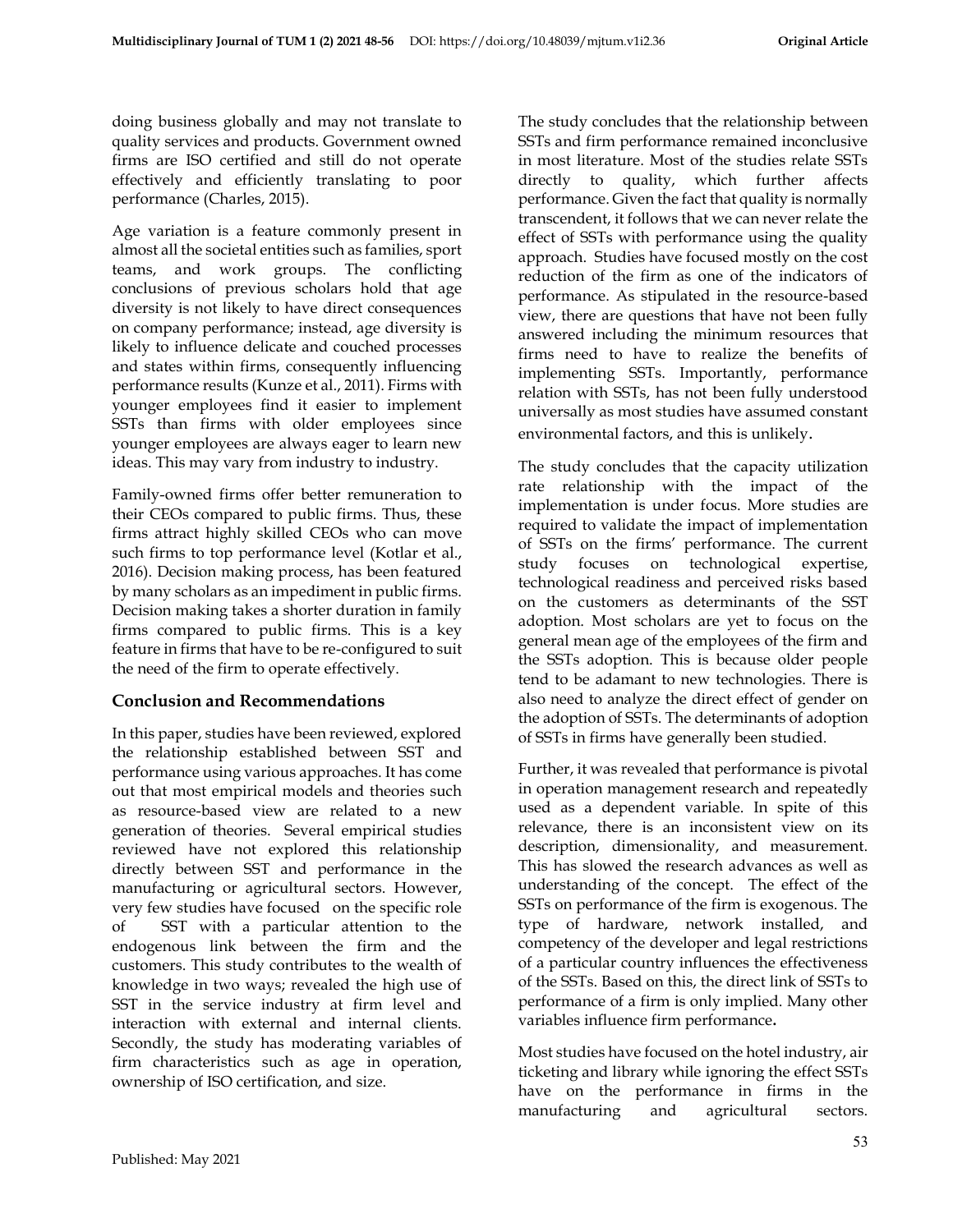Interestingly, some libraries are not profit-oriented institutions and therefore the findings may not be applicable to majority of profit-oriented libraries.

The study further established that most consumers believe that SSTs in a specific organization help them get their services completed in a short time. The study pointed out that Information Technology (IT) is becoming the backbone of banks' services regeneration in Nigeria. The study focused on the application of IT in the banks but did not specify how SST influences bank's performance. It has also been established that convenience has positive and significant impact on usage of self-service delivery.

The study therefore noted that survey approach has been mostly adopted. Critical incident technique has also been used to understand customer satisfaction with technology based service encounters in North America. The sample was randomly drawn from the internet users. Not all the users understand questions in the same manner, this reduces the consistency level of the study due to dishonesty when filling questionnaires. They both have different experience with SSTs due to difference in duration of interaction. There is need to investigate each category while maintaining the same contextual area and evaluate the results. Feeling and emotions of the users are not captured, this necessitates personal visit to each interviewee making the investigation more expensive.

The study was not clear if the other methods were used, the same results may still be applicable. The study therefore holds that a projected sample size of between 30 to 500 is suitable for most studies and most of the researchers suggest its appropriateness for conducting multivariate research analysis. There is need to adopt other methods like case studies, theoretical approach and compare the results for reliability.

SSTs innovation has been widely studied for its impact on firm performance and is considered a driving force behind international trade. The focus of this article is to synthesize the effect of SSTs on firm's performance in the manufacturing and agricultural sector compared to other sectors. There are many factors influencing the performance of a firm both internally and externally. Scholars have not come out clearly to indicate the level of

Most studies have been based on resource-based view and technical acceptance model. There is need to repeat the same studies using the institutional theory to test whether the same results may be obtained. It is unlikely that a study at any one given time can be grounded on single theory. The environment is always dynamic and keeps on changing. The state and the background of the researcher do influence the theory on which a study is grounded. Consequently, the reliability of an inquiry is enhanced by assuming that the researcher remains objective knowingly or unknowingly throughout the inquiry.

This paper therefore, recommends a conceptual framework depicting the relationship between variables in the study. The dependent variable is firm performance that is moderated by firm's characteristics, while the mediating variable is SST's effectiveness and SST adoption as the independent variable. The concept of SST revolves around the engagement of clients and the end users of products and services during the process of production.

The paper further recommends that customarily; customer engagement should be actualized in personal environments. The type of customers' engagement traditionally determines their view on total service quality of the firm. The study recommends that with the new innovative techniques, understanding of service has been expanded to include remote connectivity which are technology based. The study recommends that the types of customer contact including technologyless, technology-assisted, technology-facilitated, technology-mediated, and technology-generated should also be implemented.

## **References**

- Anna, K. & Neil, A. (2017). Which competitive advantage(s)? Competitive advantage–market performance relationships in international markets. *Journal of International Marketing,* 25(4): 25-49
- Barney, J.B. (1991). Firm resources and sustained competitive advantage*. Journal of Management*  1(17): 99-120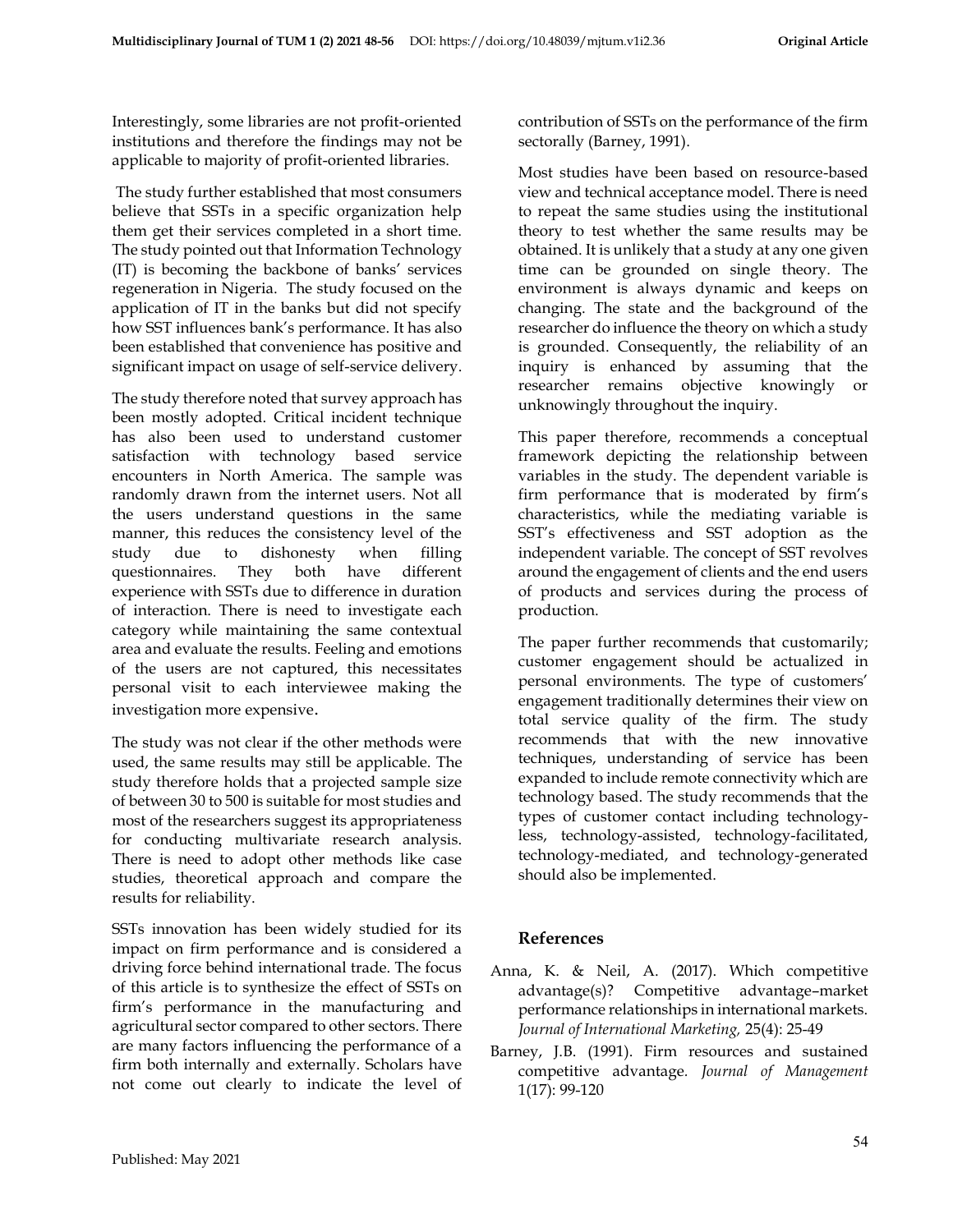- Bruce, A., Buck, T. & Brian, G.  $(2005)$ . Top executive remuneration. *Journal of Management Studies* 42 (7): 22-23
- Bruun, E.P.G. & Duka, A. (2018). Artificial intelligence, jobs and future of work. *Basic Income Studies* 13(2) 1-4. DOI: 10.1515/bis-2018-008
- Brynjolfsson, E., & Hitt, L. (1997). Beyond computation: Information technology, organization transformation and business performance. *Journal of Economic Perspectives* 14(4): 23-48
- Charles, K. (2015). Determinant of self-service banking technology in Kenya. *International Journal of Management Technology* 3(1): 39-56
- Chieftech (2014). Business equipment http://www.chieftec.com/ accessed on 02/04/2020
- Collier, J.E., Moore, E.R.S., Horky, A. & Moore, M.L. (2015). Why the little things matter: Exploring situational influences on customers' self-service technology decisions. *Journal of Business Research,* 68 (3): 703-710
- Considine, E. & Cormican, K. (2017). The rise of the prosumer: an analysis of self-service technology adoption in a corporate context. *International Journal of Information Systems and Project Management,* 5 (2) 25-39
- Considine, E. & Cormican, K. (2016). Self-service technology adoption: An analysis of customer to technology interactions. *Procedia Computer Science*  1(100): 103 – 109
- Cunningham, L., Gerlach, J., Harper, M.D. & Young, C.E. (2005). Perceived risk and the consumer buying process: Internet airline reservations. *International Journal of Service Industry Management,*  16(4): 357-372
- Ehrenfeld, J. (2017). Securities market automation from standards to self-learning machines. *Journal of Securities Operations and Custody* 9(3): 245-251
- Fitzgerald, L., & Moon, P. (1996). Performance Measurement in Service Industries: Making it Work. London, CIMA Publishing
- Fitzgerald, L., & Storbeck, J. E. (2003). Pluralistic views of performance. Management Decision, Brazilian *Administration Review*. 41(8), 741-750.
- Froehle, M. & Roth, V. (2004). New measurement scales for evaluating perception of technology mediated customer service experience. *Journal of operation management* 22(1): 1-21
- Ganesan, S., George, M., Jap, S. & Weitz, B. (2009). Supply chain management and retailer performance. *Journal of Retailing* 85(1): 84-94
- Gelderman C.J., Ghijsen, P.W. & Diemen, R.V. (2011). Choosing self-service technologies or interpersonal services - the impact of situational factors and technology related attitudes. *Journal of Retailing and Consumer Services* 18(5): 414- 421
- Giese, J. & Cote, J.A. (2000). Defining Consumer Satisfaction. *Academy of Marketing Science* 1-24
- Goel, R.S. (2015). Technology based self-service banking service quality evaluation: A graph theoretic approach. *International Journal of Advanced Science and Technology* 1(80): 1-18
- Harrigan, K.R. & DiGuardo, M.C.J. (2017). Techno Transfer: Sustainability of patent-based competitive advantage in the U.S. C*ommunications Services Industry* 1(42): 1334
- Hoang, D., Igel, B. & Tritos, L. (2010). Total quality management strategy and organisational characteristics: *Total Quality Management & Business Excellence* 1(21): 931-951
- Iberahim, H., Mohd Taufik, N.K., Mohd Adzmir, A.S. & Saharuddin, H. (2016). Customer satisfaction on reliability and responsiveness of self-service technology for retail banking Services. *Procedia Economics and Finance* 37 (1): 13 – 20
- Kandampully, J., Bilgihan, A. & Zhang, C. (2016). Developing a people-technology hybrids model to unleash innovation and creativity: The new hospitality frontier. *Journal of Hospitality and Tourism Management* 1*(*29): 154-164
- Kim, L.H., Qu, H. & Kim, D.J. (2009). A study of perceived risk and risk reduction of purchasing air tickets online. *Journal of Travel & Tourism Marketing* 26 (3): 203-224
- Kenya National Bureau of Statistics. (2016). Economic survey 2016
- Kenya National Bureau of Statistics. (2019). Economic Survey 2019
- [Kotlar, J.](http://www.research.lancs.ac.uk/portal/en/people/josip-kotlar(44fb6ca0-b98d-4efa-8992-dff0cef2b319).html), [De Massis, A.V](http://www.research.lancs.ac.uk/portal/en/people/alfredo-de-massis(501f0f1c-e653-48f3-b6a7-bdbdefd6f660).html)[., Frattini, F.](http://www.research.lancs.ac.uk/portal/en/people/federico-frattini(b0937a4f-1816-4cd4-b258-5138ae383f85).html) & Kammerlander, N. (2016). The paradoxical and time-varying effects of family ownership on absorptive capacity. *Academy of Management Best Paper Proceedings*
- Kunze, F., Boehm, S. & Bruch, H. (2011). Age diversity, age discrimination, and performance consequences a cross organizational study. *Journal of Organizational Behaviour* 1(32): 264–90
- Langeard, E., Bateson, E., Christopher H. & Eiglier, P. (1981). Services marketing new insights from